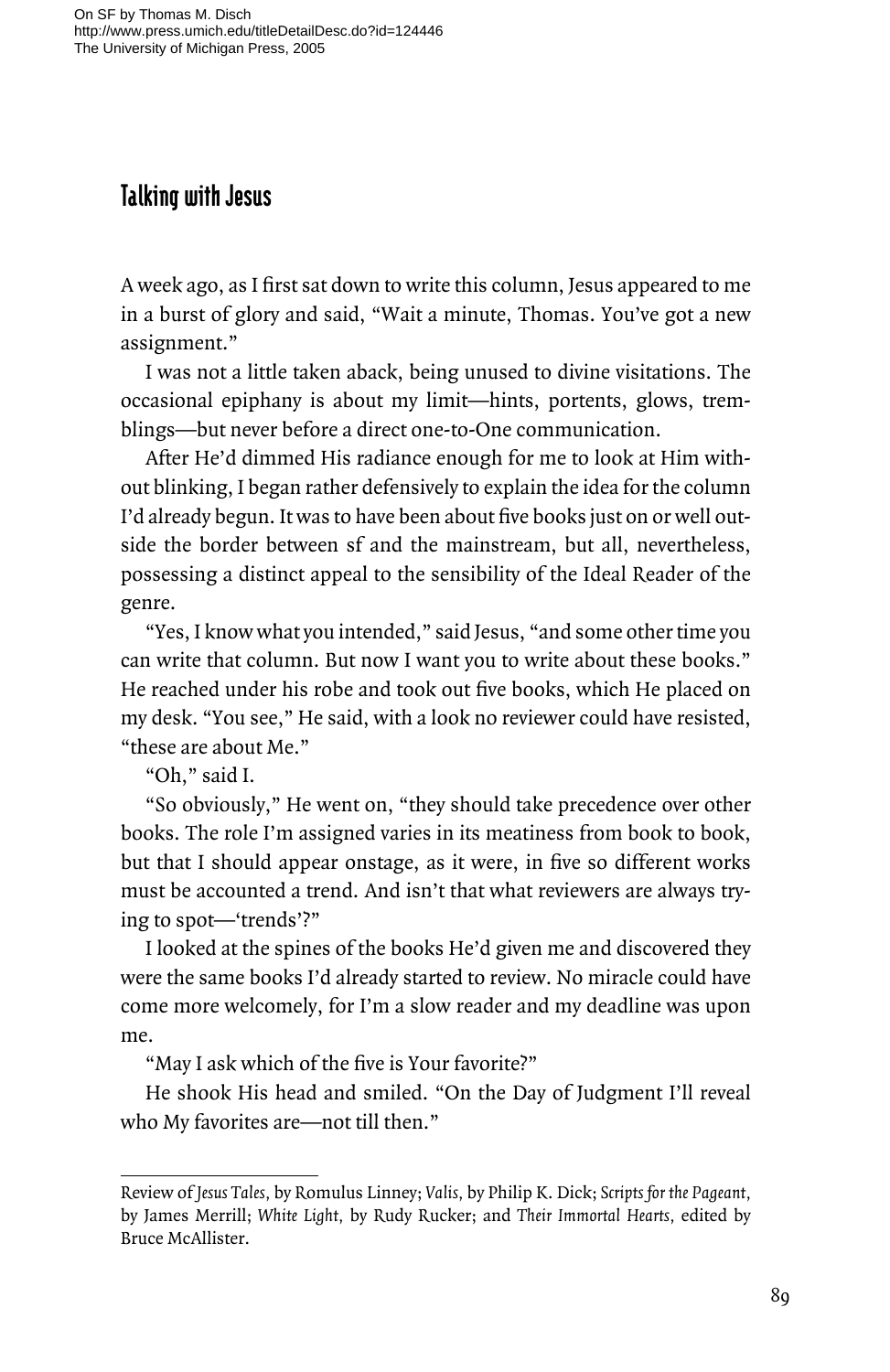"Then could You say something about the possible significance of the trend? Could it be a sign that we're entering a new Age of Faith?"

"No, almost the contrary, I fear. It indicates, to Me, that all too many writers regard my gospels as little more than fabrications on a par with their own trashy novels, and regard Me as a character, like Santa Claus or Sherlock Holmes, no longer safeguarded by copyright laws and fallen into the public domain."

"It seems to me, Jesus, that You fell into the public domain when You were born."

"Very funny."

"Seriously. Have you read Elaine Pagels's *The Gnostic Gospels*? Some of those Gnostic scrolls are as old as any of the synoptic gospels. The trend goes back two thousand years."

"Apocryphal tales!" He snorted. "Jokebooks!"

"But aren't jokes, in a sense, the primal form of Wisdom? Didn't You speak in parables by preference? For example. There's a story in here"—I opened Romulus Linney's *Jesus Tales*—"in which You and St. Peter spend the night drinking with a couple of Basque hillbillies called Jacques and Jeannette. They fall to telling all sorts of wild tales, including some lulus about Jesus Himself, which He enjoys so much that when He leaves the next morning He performs a miracle for His hosts. He tells them, 'What this morning you first begin will not stop until tonight.'"

"And then what happens?" Jesus asked, pulling up a chair to the desk and helping himself to coffee from the pot on the warmer.

"Well, Jeannette takes in washing for a living, so she starts in on that, and more and more clothes keep coming out of the tub, as though it were bottomless. But that isn't the end of the story. The rich farmers down in the valley get wind of what happened, and when Jesus and St. Peter are passing through their town five years later they put on a spectacular party for them, expecting to reap a similar reward. But instead—here, let me read it from the book:

The farmers hardly waited until Jesus and Saint Peter were off down the road before they all gathered around the richest farmer.

"You all know what to do," he said. "Everybody has his purse. You start right now, counting money out of your purses. The money, like those clothes, will keep coming out, all day long. Everybody ready?"

They all were. But the farmer stopped a minute, and thought.

"Wait," he said. "We should all go into the woods and relieve ourselves first. That way we won't have to stop later, or waste any time counting money."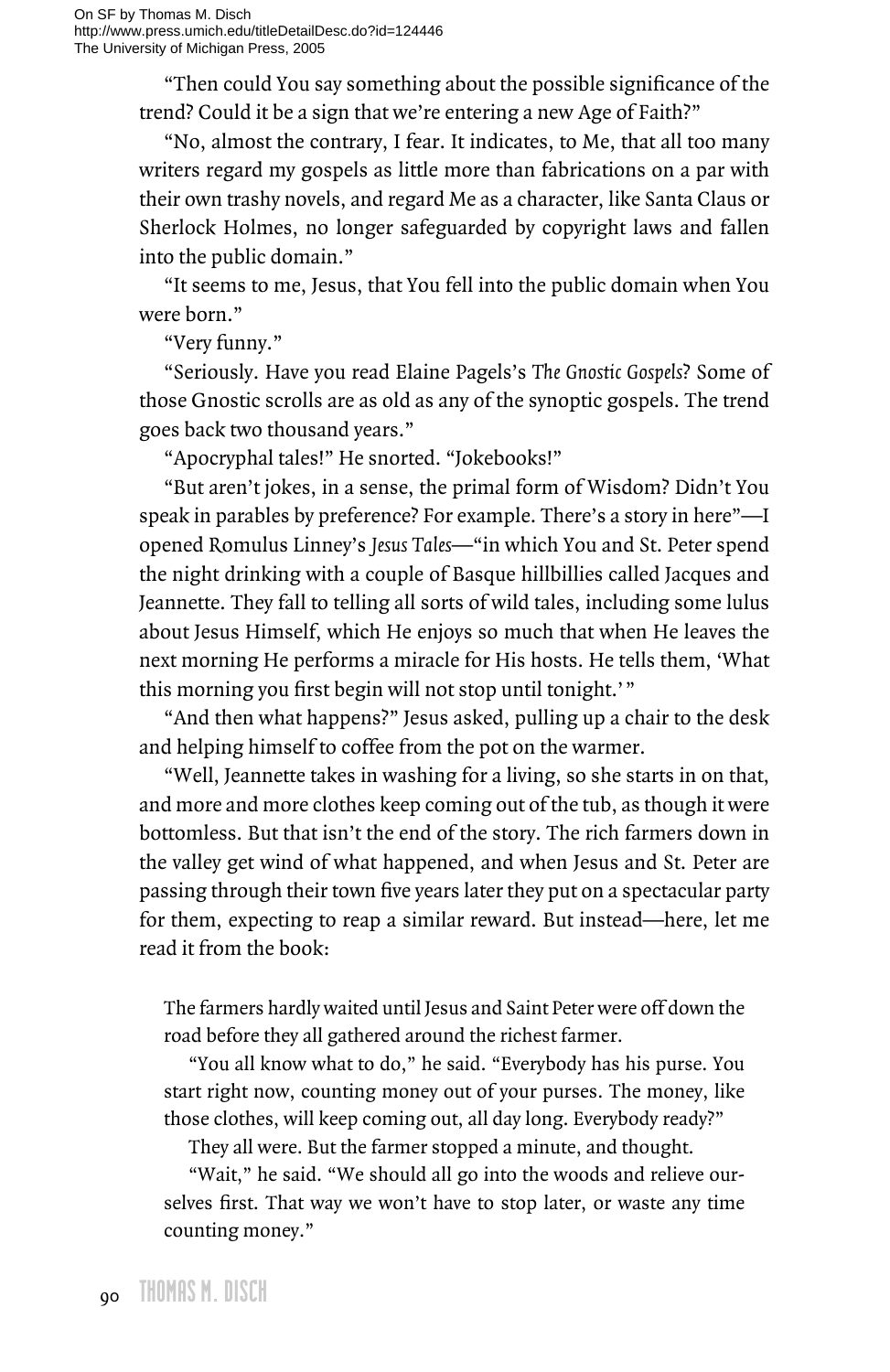So the farmers take his advice—and you can guess how they spend the rest of the day."

Jesus guffawed.

It turned out that Jesus hadn't read Linney's book, so I went on to retell more of the *Jesus Tales,* and threw in a couple of jokes I'd just heard from my brother in Minnesota about Jesus and St. Peter golfing.

"Well, I hope the book as a whole is as good as that sample," said Jesus, in His mellowest humor.

"It's a delight. I intend to give it a rave review. And if You'd like to add a little testimonial of Your own . . ." I hinted.

"Oh, I couldn't possibly do that. This visit has to be unofficial. That's why I came to you. As a fiction writer, and an sf writer at that, people will assume, if you mention any of this, that you're just making it up. Or"— He smiled slyly—"that you've gone off your rocker. Like our friend here"—He tapped His finger on the cover of *Valis*—"Mr. Philip K. Dick."

"Not to change the subject, but do You know the poem by Jacapone da Todi called (I can't remember the Italian) 'It Is the Highest Wisdom to Be Considered Crazy for the Love of Christ'?"

Jesus nodded, and quoted the first line in a rich Tuscan accent: "Senno me pare e cortesia, empazir per lo bel Messia." Then, for my benefit, He translated: "It's plain good sense and common courtesy to drive yourself crazy for Christ's dear sake."

"Thus spake da Todi, and likewise William Blake," I put in, unable to resist an easy rhyme. "I mentioned that poem because it seems to me that Dick is carrying on in that tradition. Also, like La Todi, and like Blake too, he's aware of the paradoxes involved, he knows he sounds nuts, and the situation fascinates him. There's a passage I underlined on page 26; let me read it to You:

You cannot say that an encounter with God is to mental illness what death is to cancer: the logical outcome of a deteriorating illness process. The technical term—theological technical term, not psychiatric—is theophany. A theophany consists of a self-disclosure by the divine. It does not consist of something the percipient does; it consists of something the divine—the God or gods, the high power—does.

At that point Dick goes on to speculate how to distinguish between a genuine theophany and a hallucination. And of course there is no certain way to distinguish, unless God discloses some information that one couldn't possibly know by any other means. Which is rarely, if ever, the case."

Jesus nodded. "Yes, that's the basic theory We work on. What would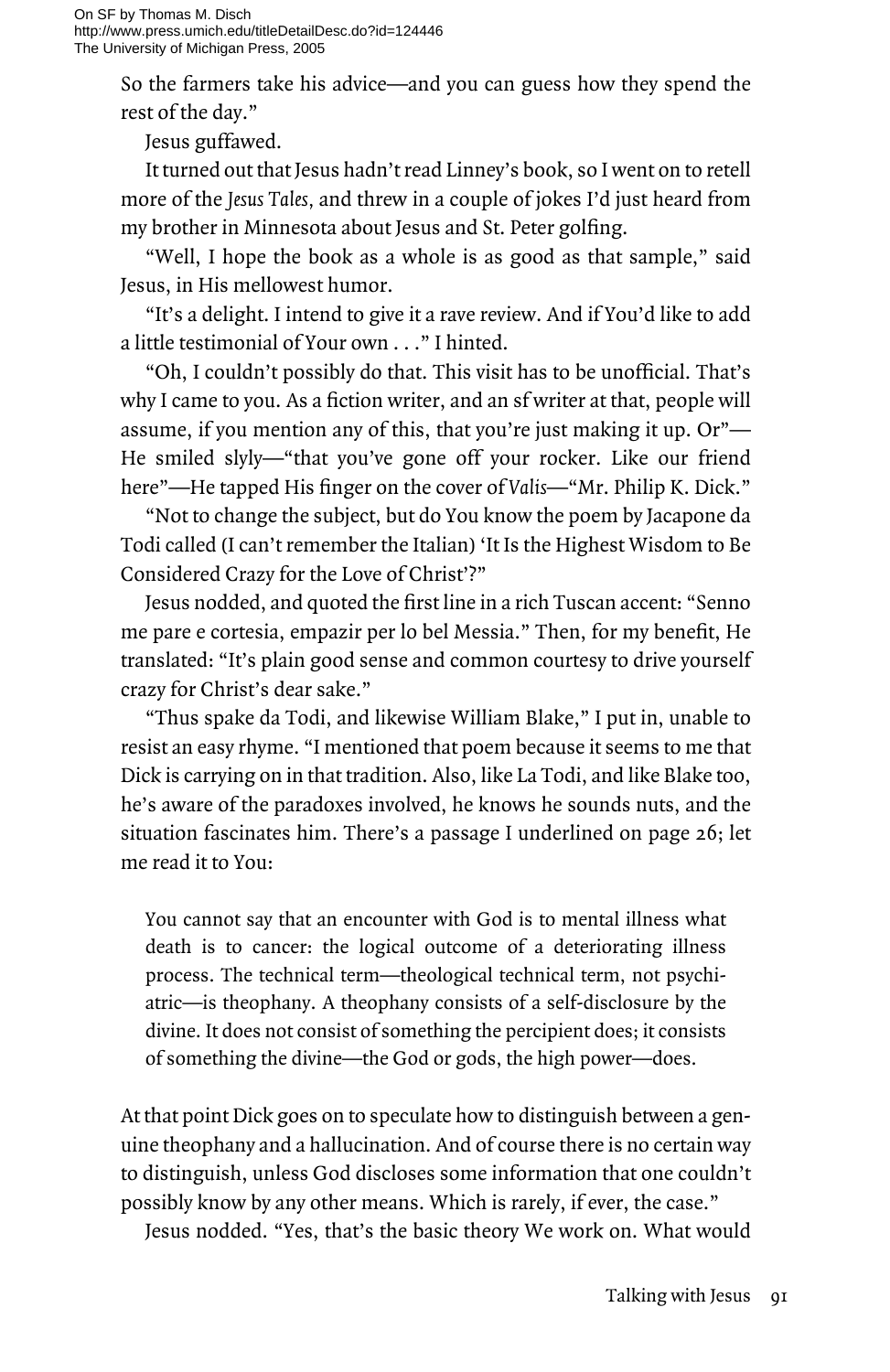become of human freedom if everyone knew for a fact that heaven is always, as it were, on patrol? The Age of Miracles is over."

"Except in novels. In novels (as in the Scriptures) miracles are easy to arrange. The peculiar fascination of *Valis* is that for much of its length it's not exactly a novel. Dick did have his own honest-to-God theophany back in 1974, and on the one occasion I met him, some time afterward, he gave me an account of that experience that follows the 'plot' of *Valis* fairly closely."

"And did you believe him?" Jesus asked.

"I believed that *he* believed that he'd been in touch with something supernatural. Indeed, I was a bit envious, having never had a theophany of my own. Until," I thought to add, "this afternoon."

Jesus smiled enigmatically.

"I hope Dick won't think I'm betraving his confidence mentioning that; he's discussed the same experience in his interview in Charles Platt's *Dream Makers,* and in *Valis* itself the hero is called 'Philip K. Dick,' though he also appears in the form of an alter ego called 'Horselover Fat' (which is his own name, rendered from Greek and German). The fascination of the book, what's most artful *and* confounding about it, is the way the line between Dick and Fat shifts and wavers, Dick representing the professional novelist who understands that all these mystic revelations are his own novelistic imaginings, while Fat is the part of him that receives, for a while, and believes, a little longer, messages from . . . You, Lord."

"Oh, I'm not the half of it in *Valis.* Wagner, Ikhnaton, UFOs, the Roman Empire, Richard Nixon—they all are conflated into one thick Jungian stew. When I do appear in person, so to speak, I've been transmogrified into a two-year-old girl."

"Mm, that was a good scene."

"And the book as a whole? Do you honestly think Dick has made a novel of that mish-mash of theology and psuedo-science? You, the esthete, the skeptic, the Doubting Thomas?"

"I'll admit that as a novel, as a *whole* novel, I thought it went off the rails sometimes. But the first half holds together wonderfully, considering how much there is to be held together. If you read it as a realistic, confessional novel, in the sad-mad-glad vein of Plath's *The Bell Jar* or (better) Pirsig's *Zen and the Art of Motorcycle Maintenance, Valis* scores, oh let's say 8.416 on a scale of 10. Even its wilder flights of fancy fall into place, not as a system of belief to be considered on its merits, but as components of the self being confessed. Dick has always had the most hyperkinetic imagination in science fiction. His plots have often played elaborate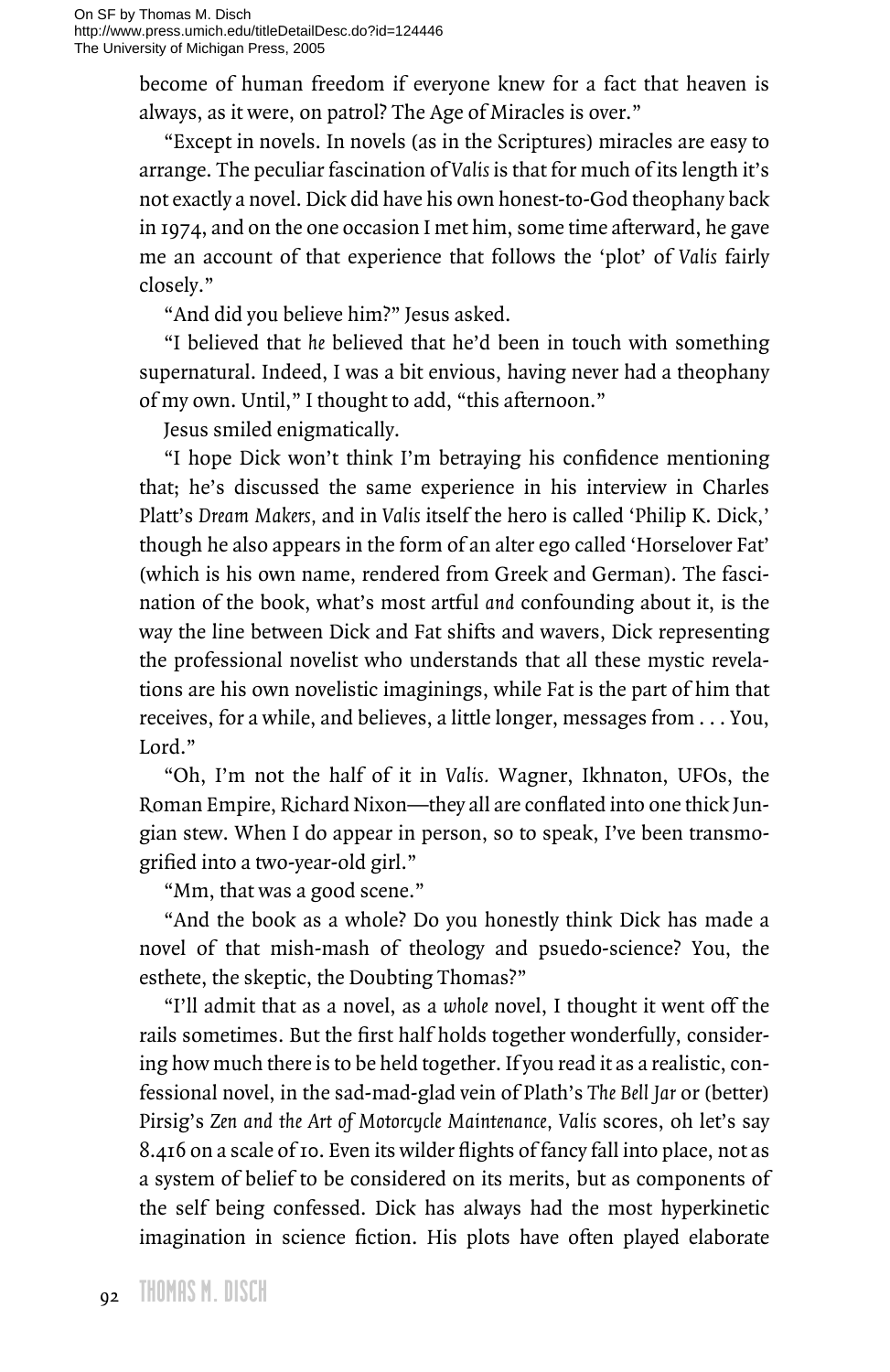games with the mechanics of suspended disbelief. In those ways *Valis* is the new logical aesthetic step. Where it went wrong, for me, is when Dick, Fat, and their friends go off to see a movie called *Valis. Valis*-themovie is a bore, and it is also, significantly, the moment when the book shifts from a confessional, psychological mode into sf. That is, the world of the novel ceases to be the world of everyday common consensus and begins to conform to Horselover Fat's imaginings. Suddenly the dialectic tightrope goes slack, and Dick almost falls into the net. But not quite. In fact, his recovery is masterful."

"From your description of *Valis,* Thomas, I don't think its own author would recognize it. I think Dick is more than half-persuaded that his syncretistic ruminations—that long appendix he calls *Tractates Cryptica Scriptura*—are the God's truth. I think, in short, that he's a heretic!"

"And James Merrill?"

"Another heretic."

"*Scripts for the Pageant* is the last book in a trilogy, as You know. Have you read the two preceding, *Divine Comedies* and *Mirabell*?

"To be perfectly frank, Thomas, I don't have the patience for most poetry. A little Milton, long ago, and some Dante before that. Merrill's book seems to aim at enlightenment more than entertainment, and being a major source of enlightenment myself . . ."

"You're not alone in feeling that way, but I don't think it's a valid antithesis. Why can't Truth be amusing? Think of Castaneda, or Pirsig, or *Valis,* for that matter. If novels can aspire to the condition of Holy Writ (and still be fun), why not poetry?"

"In theory I agree. But modern poetry has become so abstract. Dante, by contrast, was first and foremost a marvelous storyteller."

"So is Merrill, though the story he tells is admittedly rather sedentary. Merrill and his friend David Jackson begin to receive messages on a ouija board from an otherworldly figure called Ephraim, who puts them in touch with the hierarchy of elemental spirits and with many of their own lately deceased friends and culture heroes. It's like Dante without the geography, but *with* all the great cameo performances."

"Including a libelous twelve-line role for Yours Truly."

"You don't figure very largely in Merrill's scheme of the afterlife, that's so, but in a pluralistic society and a secular age . . ."

"I should be happy to receive so much as a footnote? Mohammed, by contrast, rates a full scene of his own, and his verses are much more vividly written. What's more, he's introduced, by the Master of Ceremonies, as 'the one still very much alive force in that crowd.' The crowd, namely, of Buddha, myself, Mohammed, and Mercury. Do you really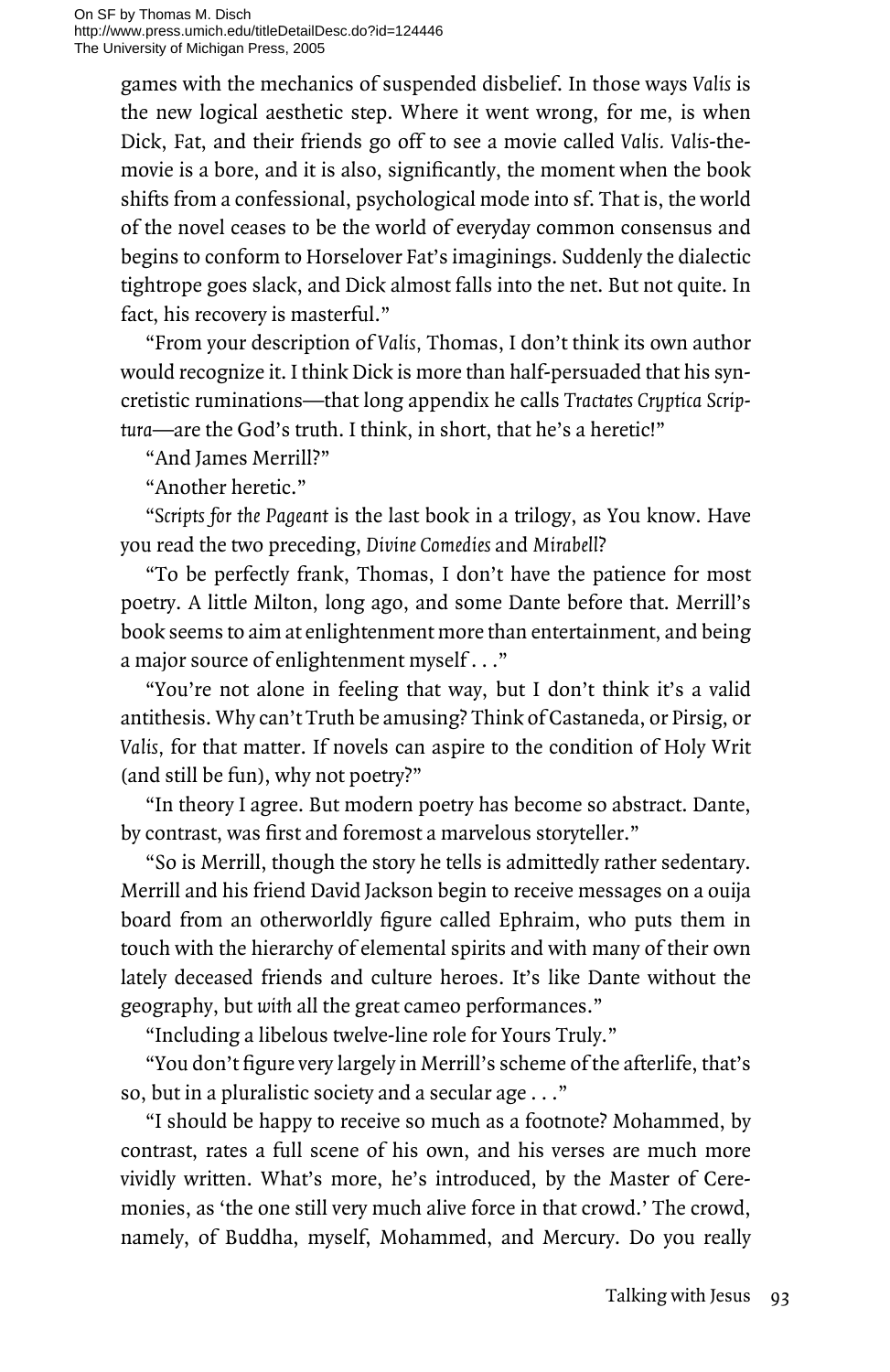think Christianity deserves being relegated to the status of Roman mythology?"

"Of course not, Jesus. Merrill is referring only to the *demographic* strength of Islam, to the fanatic loyalty it can still command. I do think this is a side issue. Poets are entitled to some poetic license, and—"

"We'll see what Merrill is entitled to on the Day of Judgment, shall we? (And it won't be another Pulitzer or NBA, I can assure you.) Meanwhile, tell me this—do you think science fiction *readers* will want to read three volumes of ouija messages in heroic couplets?"

"Not all sf readers, no. But those who aren't shy of a bit of intellectual exercise can enjoy his poem in exactly the way they'd enjoy Dick—as an imaginative experience of the first order.

'Enjoy' is such a tame word for it, though. The trilogy as a whole may well be the finest large-scale poem any American has ever written—lots of knowledgable critics are already saying so—and it's certainly more polished, more integrated, and just plain more fun than any of the contenders. The Cantos, say, or Paterson. But its specific appeal for sf readers is the way Merrill turns the dry straw of science textbooks into poetry of pure spun gold. Everyone is always saying that that's what modern poetry should be doing, but most poets today are scientific illiterates. Merrill is—"

"The Messiah, by the sound of it!"

"We're never going to agree about this, Jesus. Tell me, what did you think of *White Light*?"

"From a strictly Christian point of view, it seemed the least libelous. I'm represented quite orthodoxly as contesting with Satan for the soul of a departed spirit. That scene, however, is almost the only part of the book that offers a traditional view of the afterlife. Most of the action takes place in a kind of non-Euclidian Heaven called Cimön, where everything, even single blades of grass, is infinite. Being infinite Myself in many ways, I can appreciate the difficulty of the task Mr. Rucker set himself. By and large I thought he carried it off rather well."

"Sounds almost like a Judgment to me."

Jesus smiled. "Well, after all, it's only a story, so I feel I can be charitable. *White Light* doesn't make any claims, as Dick's book does, or Merrill's, on a reader's literal Faith. Besides, I like a story with an orderly plot and characters who get their just desserts. Call Me old-fashioned, but I thought it was a damned good read. You can quote Me if you like."

"Mm. I don't know if Rucker—or, indeed, most readers—would consider *White Light* 'old-fashioned.' There haven't been many sf novels that use pure mathematics as the basis for constructing an alien world. *Flat-*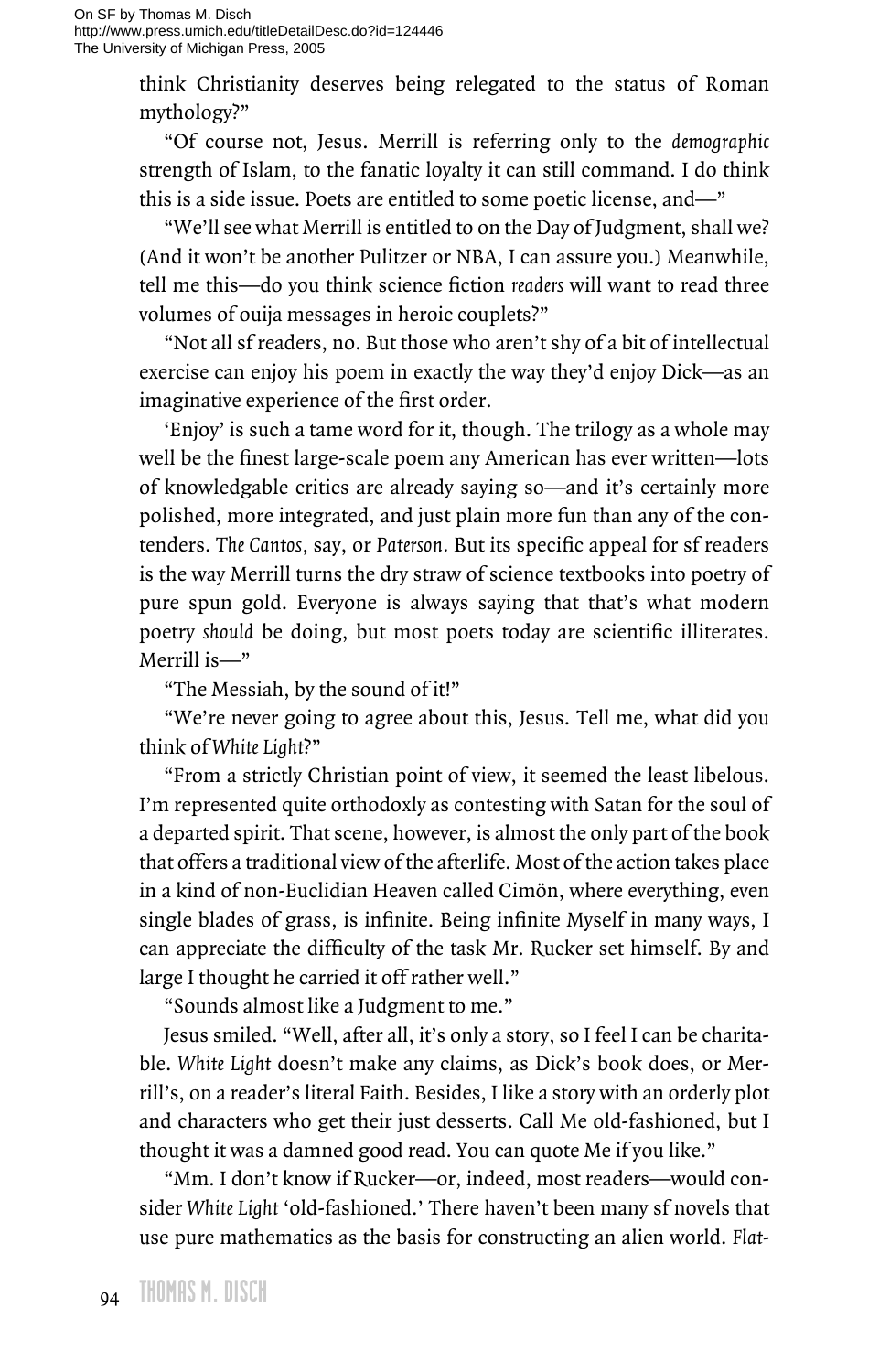*land,* a couple short stories by Norman Kagan, and . . . what else? And the tone of the book is as singular as its conceptual framework, a sort of cross between Raymond Chandler and Lewis Carroll (another mathematicizing fabulist) with a tip of the hat along the way to Franz Kafka, who appears, in beetle form, as Virgil to the narrator's Dante. Old-fashioned?"

"Your perspective on Time naturally differs from Mine. I think too much is made of whether things are new or old. Good and bad, intelligent and dumb, powerful and weak—those are surely more relevant standards of Judgment than pure novelty and timeliness."

"I'd have to agree, and I'd add that *White Light* is a good, intelligent, powerful novel, and the most auspicious debut in the sf field since . . . Well, considering it's his first novel, since I don't know when."

"I hope you won't, when you review it," said Jesus, "give away too much of the plot. There's a special circle in hell for reviewers who spoil a story's best surprises. And with that word to the wise, I'd really best be on My way. This has been an awfully long theophany."

"Wait, wait—there's one more book."

I took out *Their Immortal Hearts* from the bottom of the pile. It was an anthology in three parts: "Cold War Orphans," a novelette by Michael Bishop; the title novella of eighty pages, by Bruce McAllister (who is also the book's publisher); and a novella of forty pages by Barry Malzberg, "La Croix." It is the Malzberg story that includes Jesus among its dramatis personae. Of the five treatments of Christ, Malzberg's is in some ways the most reverent—or, at least, the most anguished—but also the most skeptical. Like Ingmar Bergman, like Graham Greene, like a lot of us, Malzberg seems hungry for his own theophany, and yet one can't escape the feeling that even if God spoke to him directly from a burning bush he'd immediately suspect someone else of having set the fire. I was anxious, therefore, to know Jesus's opinion of so representative a modern instance.

Jesus rifled the pages of Their Immortal Hearts. "Oh yes. Mm-hm. Well." He closed the book with a sigh. "The Bishop story was rather strong, I thought. Who would expect a writer his age to capture so vividly the atmosphere of an Air Force base in Turkey in the 1950s? I wouldn't call it sf, but there's no sin in that. As for the McAllister novella, dear Me, what can I say? I thought it was dull, and certainly much too long. Writers who need editors shouldn't publish their own work. But I daresay many sf readers will enjoy it more than any of the other books we've been speaking of. Doesn't it say somewhere in the Bible, 'If you can't say something nice, don't say anything at all'?"